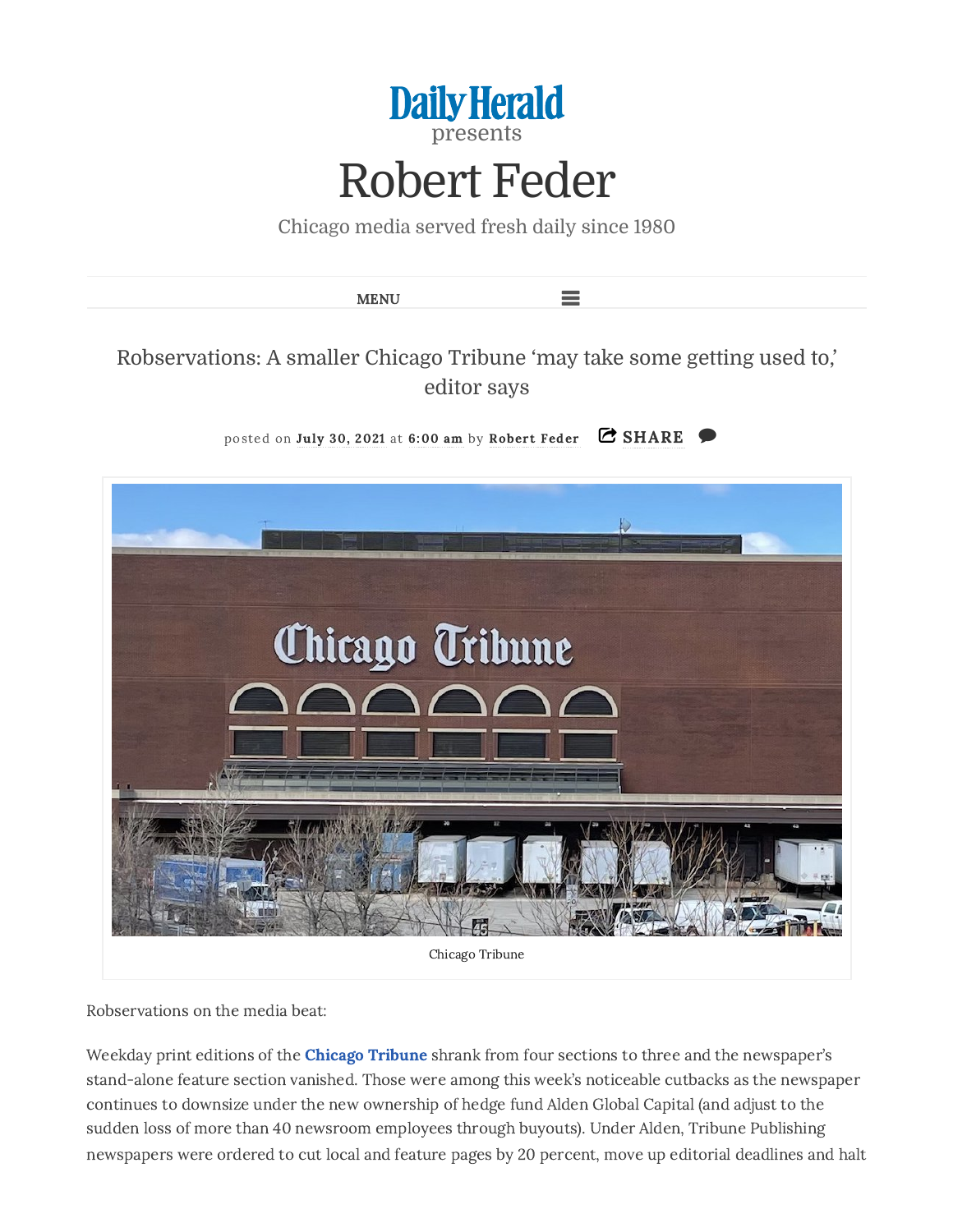most special sections, according to Crain's Chicago [Business.](https://www.chicagobusiness.com/marketing-media/tribune-publishing-temporarily-trims-newspaper-pages-amid-staff-exodus) Colin McMahon, editor-in-chief of the Tribune, outlined the newspaper's [reorganization](https://www.chicagotribune.com/about/ct-editors-note-print-edition-changes-20210728-e2fb6mj3b5dsrm4x4ibpid34bu-story.html) this week in an **[unsigned](https://www.chicagotribune.com/about/ct-editors-note-print-edition-changes-20210728-e2fb6mj3b5dsrm4x4ibpid34bu-story.html) letter** to readers. (Here is the link.) "We hope that these changes, while they may take some getting used to, offer you more consistency and predictability in the makeup and order of the newspaper," it read. "We'll still have roughly the same amount of news space dedicated to our journalism as opposed to advertising. We measure that in column inches, and that total will be roughly the same." In a meeting with staffers McMahon said none of the columnists who've left the paper will be replaced.

The hemorrhaging of great talent from the Chicago Tribune continues unabated. This week's departures include columnist Ryan Ori, who covered commercial real estate, and senior content editor Kathleen O'Malley. Ori, who joined the Tribune from Crain's Chicago Business in 2017, told colleagues in an email: "These past few years have offered the chance to cover the city's everexpanding skyline and the unrelenting obstacles to that growth, all for Chicago's newspaper of record. Strangely, it occasionally has meant covering our own newsroom's comings and goings." Ori said he plans to spend time with his family and travel before announcing his next move. O'Malley, who joined the Tribune as a copy editor from the Indianapolis Star in 2012, has been hired by the New York Times.





Lester Munson

The nonprofit Hazelden Betty Ford [Foundation](https://www.hazeldenbettyford.org/) and [Sports](https://www.sportsvideo.org/) Video Group have teamed up on an especially timely 10-part online video series aimed at helping people working on the Tokyo Olympics. "Mental Health [Minute,"](https://www.sportsvideo.org/2021/07/19/watch-now-svg-hbf-mental-health-minute-how-those-working-the-tokyo-olympics-can-fight-homesickness/) focuses on emotional issues faced by those covering the event. [\(Here](https://www.sportsvideo.org/2021/07/19/watch-now-svg-hbf-mental-health-minute-how-those-working-the-tokyo-olympics-can-fight-homesickness/) is the link.) "From my past experience as a sports reporter, I know the excitement but also the stress that comes with covering big, deadline-driven events like the Olympics," said veteran Chicago journalist Lester Munson, board chairman of the Hazelden Betty Ford Foundation. "These short videos can have such a positive impact on people dealing with mental health challenges and other issues. I'm really proud our organization can contribute to this partnership."

Apparently not all the plaques from the **WGN [Radio](https://wgnradio.com/tag/wgn-radio-walk-of-fame/) Walk of Fame** wound up in that makeshift [graveyard](https://www.robertfeder.com/2021/06/29/wgn-radio-walk-fame-takes-eerie-detour-suburbs/) in northwest suburban Elk Grove Village. Marlene Wells, a 2019 inductee, posted a Facebook photo of her plaque Wednesday embedded in her garden at home. Wells has been coordinator of sales promotion and merchandising at news/talk WGN 720-AM since 1967. As [reported](https://www.robertfeder.com/2021/06/29/wgn-radio-walk-fame-takes-eerie-detour-suburbs/) here earlier, most of the plaques were moved from their original location outside Tribune Tower on Michigan Avenue to a grassy patch adjacent to WGN's transmitter site on Martingale Road north of Biesterfield Road. Bosses of the Nexstar Media station said the relocation was temporary until a "new, suitable home" can be found. Pro tip: Don't hold your breath.



Marlene Wells Walk of Fame plaque

More than 160 journalists from around the world gathered on a Zoom call Thursday in a surprise tribute to a beloved professor at Northwestern University's **Medill School of [Journalism.](https://www.medill.northwestern.edu/) Roger Boye** was saluted on his 50th year of guiding the [Medill-Northwestern](https://www.medill.northwestern.edu/journalism/high-school-programs/medill-cherubs.html) Journalism Institute, the five-week summer journalism program for incoming high school seniors, also known as the Cherub program. Medill Dean Charles Whitaker joined alumni, faculty, staff and generations of former Cherubs in praising Boye for his gracious